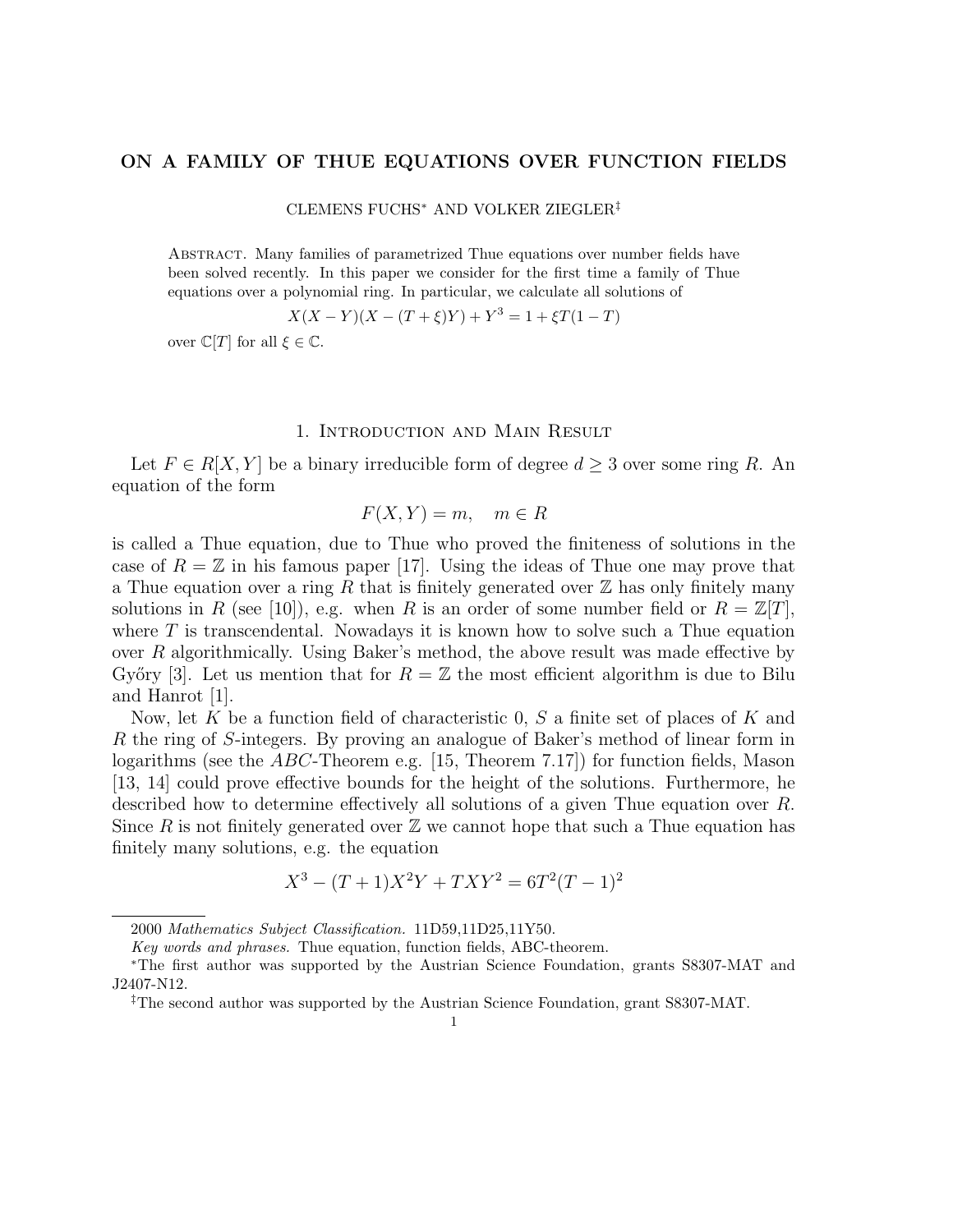has infinitely many solutions in  $\mathbb{Q}[T]$ , namely  $(x, y) = ((3c_1 - 2c_2)T, 3c_1T - 2c_2)$ , where  $(c_1, c_2)$  run through the Q-rational points of the elliptic curve  $C_1C_2(3C_1 - 2C_2) = 1$ (see [12]). This was shown by Lettl [12], who recently considered Thue equations over function fields and gave criteria for which such a Thue equation has infinitely many solutions.

In 1990, Thomas [16] went a step further and considered a parametrized family of Thue equations with positive discriminant. In the last decade, several families of parametrized Thue equations  $F_{\xi}(X, Y) = m$  have been investigated up to degree 8 (cf. [8]). Also more general results have been proved (cf. [5, 6]) and furthermore families over imaginary quadratic number fields were considered (cf. [7]) ; a survey containing further references is given in [4]. Typically, such a family of equations has finitely many families of solutions, that means solutions depending e.g. polynomially on the parameter  $\xi$ , and finitely many "sporadic" solutions for certain values of  $\xi$ . We mention that it was show by Lettl in [11] that a family of Thue equations can certainly have infinitely many sporadic solutions by considering single Thue equations over function fields which have solutions truely lying in the function field.

The aim of this paper is to determine - for the first time - all solutions of a family of Thue equations over the function field  $\mathbb{C}(T)$ . We consider the equation

$$
X(X - Y)(X - (T + \xi)Y) + Y^3 = 1 + \xi T(1 - T),
$$

which has the trivial solution  $(T, 1)$  for every value of  $\xi \in \mathbb{C}$ . The left-hand-side of the equation is a so-called splitting form, i.e.  $X^3 - (T + \xi + 1)X^2Y + (T + \xi)XY^2 + Y^3 =$  $X(X-Y)(X-(T+\xi)Y) + Y^3$  (many of the families studied previously in the integer case are of such a shape; we refer to [4]) and the right-hand-side was chosen such that the equation has at least one non-trivial solution for every value of the parameter. We have chosen the simplest equation for which a non-trivial result can be obtained, especially, in order to see which method is needed to prove the following theorem.

Theorem 1. The Thue equation

$$
X^{3} - (T + \xi + 1)X^{2}Y + (T + \xi)XY^{2} + Y^{3} = -\xi T^{2} + \xi T + 1
$$
 (1)

has only finitely many solutions over  $\mathbb{C}[T]$  for all  $\xi \in \mathbb{C}$ . Let  $L_{\xi}$  be the set of solutions  $(x, y) \in \mathbb{C}[T] \times \mathbb{C}[T]$  to (1) for fixed  $\xi \in \mathbb{C}$ , then

$$
L_{\xi} = \{ \zeta(T, 1) : \zeta^3 = 1 \},
$$

if  $\xi \neq -1, 0, 1$ . Furthermore,

$$
L_1 = \{ \zeta(T, 1), \zeta(T + 1, T) : \zeta^3 = 1 \},
$$
  
\n
$$
L_{-1} = \{ \zeta(T, 1), \mu(T - i, T - 1 - i), \nu(T + i, T - 1 + i) : \zeta^3 = 1, \mu^3 = -i, \nu^3 = i \},
$$
  
\n
$$
L_0 = \{ \zeta(T, 1), \zeta(1, 0), \zeta(1, 1), \zeta(0, 1), \zeta(1, -T - 1) : \zeta^3 = 1 \}.
$$

By the work of Lettl [12, Corollary 2] it is immediate that equation (1) has only finitely many solutions over  $\mathbb{C}[T]$  for each  $\xi \in \mathbb{C}$ , since  $X^3 - (T + \xi + 1)X^2Y + (T +$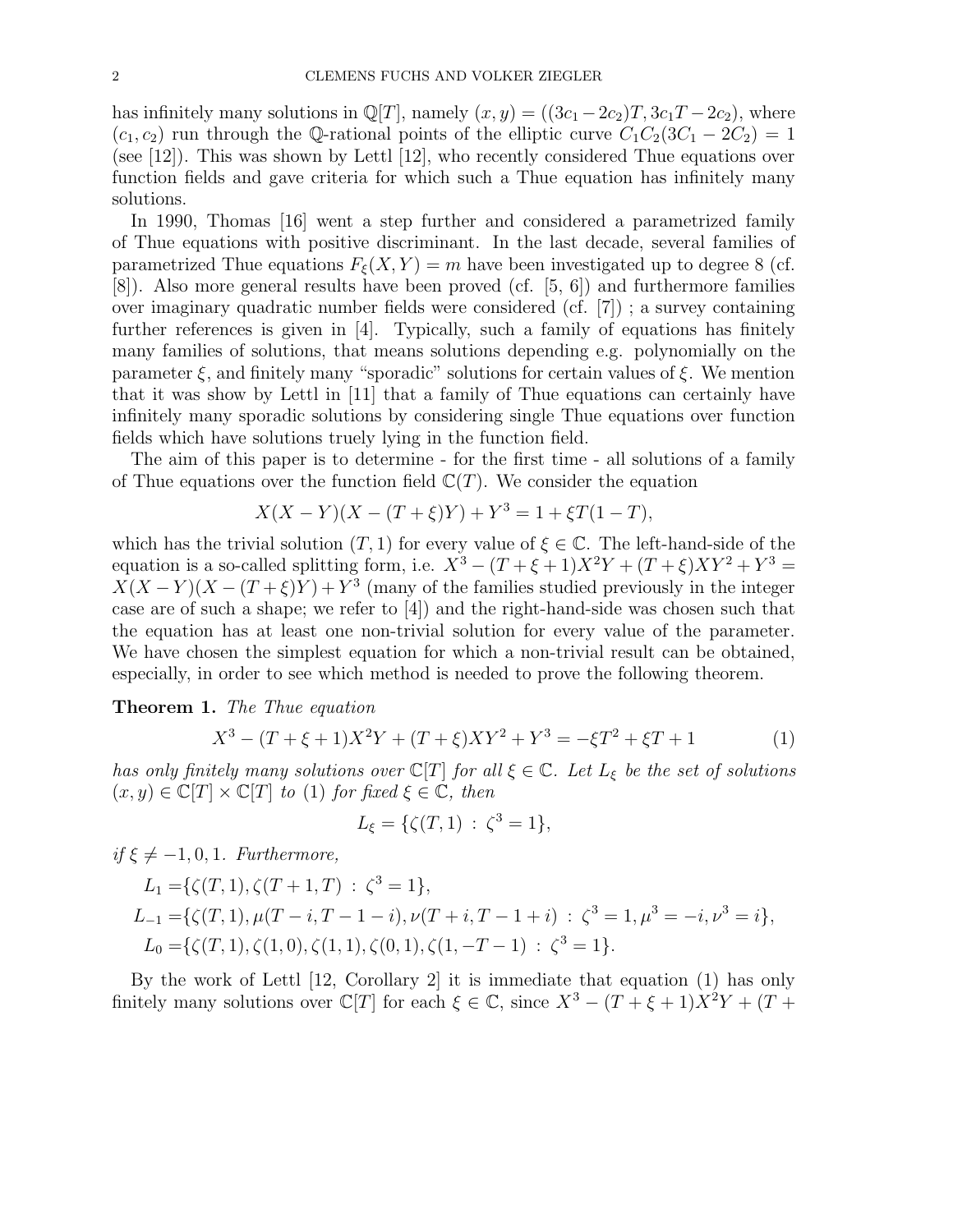$\xi$ ) $XY^2 + Y^3$  is irreducible, as is shown in Section 2. So the main work is to determine those finitely many solutions for each  $\xi \in \mathbb{C}$ .

In order to prove this Theorem we will follow the original ideas of Mason [14, Chapter 2]. In Section 2 we present some well known results and prove some auxiliary lemmas. In Section 3 we compute the places where ramification occurs in the splitting field of equation (1) and furthermore compute the genus of this splitting field. From these data one obtains a bound for the height of solutions  $(x, y)$  to (1) from a theorem of Mason (Proposition 2). By some computations in Section 4 we sharpen these bounds. In particular we prove that  $deg(x), deg(y) \leq 2$ . From this bound we compute in Section 6 all solutions to (1) provided  $\xi \neq 0$ . The special case  $\xi = 0$  is treated in Section 5.

## 2. Auxiliary Results

Let us first remind the  $ABC$ -Theorem for function fields (see e.g. [15, Theorem 7.17]).

**Proposition 1** (ABC-Theorem). Let K be a function field with characteristic 0 and genus  $g_K$ . Let  $u, v \in K^\times$  satisfying  $u + v = 1$  and put  $A = (u)_0, B = (v)_0$  and  $C = (u)_{\infty} = (v)_{\infty}$ , where  $(\cdot)_0$  denotes the zero divisor and  $(\cdot)_{\infty}$  denotes the polar divisor. Then

$$
\deg A = \deg B = \deg C \le \max \left( 0, 2g_K - 2 + \sum_{P \in \text{Supp}(A+B+C)} \deg_K P \right).
$$

If the constant field  $k$  is algebraically closed and of characteristic 0, Mason [14, chapter 1, Lemma 2] proved the following special case.

**Corollary 1.** Let  $H(f) := -\sum_{v \in M_K} \min(0, v(f))$  denote the height of an element  $f \in K$  and let  $\gamma_1, \gamma_2, \gamma_3 \in K$  with  $\gamma_1 + \gamma_2 + \gamma_3 = 0$ . Let V be a finite set of valuations such that for all  $v \notin V$  we have  $v(\gamma_1) = v(\gamma_2) = v(\gamma_3)$ , then

$$
H(\gamma_1/\gamma_2) \leq \max(0, 2g - 2 + |\mathcal{V}|).
$$

Here we denote the set of all valuations in K by  $M_K$ . Usually,  $M_K$  denotes the set of places of some field K. Since in the function field case valuations and places are one-to-one we use this notation.

We can deduce Corollary 1 by observing

$$
\deg_K P = [O_P/P : k] = [O_P/P : O_p/p][O_p/p : k] = f(P|p) \cdot 1 = 1,
$$

where  $O_P$  is a discrete valuation ring with quotient field K, maximal ideal P and  $p = P \cap k[T]$ . From Puiseux's Theorem (see [2] or [9]) we deduce  $f(P|p) = 1$ . The relation  $[O_p/p : k] = 1$  is obvious since p is generated by  $T - a$  or  $T^{-1}$  with  $a \in k$ .

If  $F(X, Y) = m$  is a Thue equation over the ring of integers of some function field L, then Mason [13] could prove an effective bound for the height of solutions  $(x, y)$ to  $(1)$ . By integers we mean the set of all elements in L that may only have negative valuations above  $\infty$ . Let us remind Mason's bound on the height of the solutions.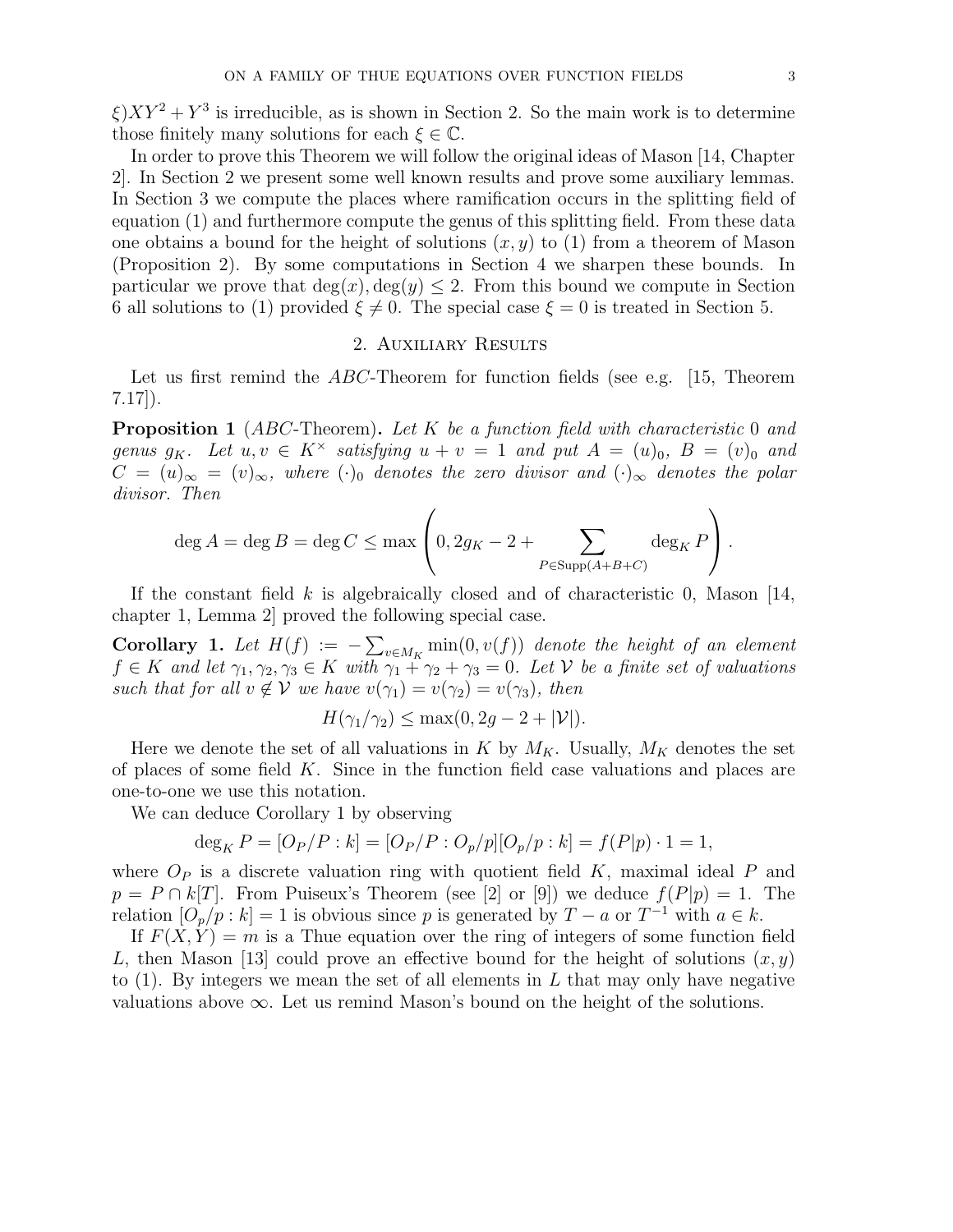Proposition 2. Let

$$
F(X,Y) := (X - \alpha_1 Y) \cdots (X - \alpha_d Y) = m
$$

be a Thue equation over the ring of integers of some function field L with algebraic closed constant field and characteristic 0. Then all solutions  $(x, y)$  satisfy

$$
H(x,y) \le 8H + 2g_L + r - 1,
$$

where  $g_L$  is the genus of  $L$ , r is the number of infinite valuations and H denotes the height of the polynomial  $(X - \alpha_1) \cdots (X - \alpha_d)/m$ .

For the rest of the paper we define

$$
F_{\xi}(X,Y) := X^3 - X^2Y(T + \xi + 1) + XY^2(T + \xi) + Y^3,
$$
  

$$
f_{\xi}(X) := F_{\xi}(X,1) = X^3 - X^2(T + \xi + 1) + X(T + \xi) + 1.
$$

The polynomial  $f_{\xi}$  is irreducible over  $\mathbb{C}(T)$ . Otherwise  $f_{\xi}$  must have a root, which is a constant  $\alpha$ , because the constant term is 1. Furthermore, we have  $f_{\xi}(\alpha) = 0$  and in particular the coefficient of T in  $f_{\xi}(\alpha)$  must vanish, hence,  $\alpha = 0, 1$ , but in both cases  $\alpha$  is not a root of  $f_{\xi}$ . First we want to compute the Galois group and the splitting field of  $f_{\xi}$ .

**Proposition 3.** The Galois group of  $f_{\xi}$  is the symmetric group  $S_3$ . Let  $\alpha_1, \alpha_2,$  and  $\alpha_3$  be the roots of  $f_{\xi}$  in some algebraic closure of  $\mathbb{C}(T)$ . Then  $L = \mathbb{C}(T)(\alpha_1 - \alpha_2)$  $\mathbb{C}(T)(\alpha_1, \alpha_2, \alpha_3)$  is the splitting field of  $f_{\xi}$  and the polynomial

$$
G_{\xi}(X) := X^{6} - (2(T + \xi + 1)^{2} - 6(T + \xi)) X^{4} + (T^{2} - T + \xi(2T - 1) + \xi^{2} + 1)^{2} X^{2}
$$
  
- 
$$
(T + \xi)^{2} (T + \xi + 1)^{2} - 4(T + \xi + 1)^{3} + 4(T + \xi)^{3} + 18(T + \xi)(T + \xi + 1) + 27
$$

is the minimal polynomial of  $\alpha_1 - \alpha_2$ .

**Proof:** Let us compute the discriminant  $\Delta_{\xi}$  of  $f_{\xi}$ . We get

$$
\Delta_{\xi}^{2} = (T + \xi)^{2}(T + \xi + 1)^{2} + 4(T + \xi + 1)^{3} - 4(T + \xi)^{3} - 18(T + \xi)(T + \xi + 1) - 27.
$$

A well known criteria for cubic polynomials says that the Galois group is not the symmetric group, if and only if the square of the discriminant is a square in the ground field. Hence, if the Galois group of  $f_{\xi}$  is not  $S_3$ , we would have  $\Delta_{\xi}^2 = (aT^2 + bT + c)^2$ for some  $a, b, c \in \mathbb{C}$ . Comparing the coefficients of T yields a system of equations in  $a, b, c$  and  $\xi$ . A short computation shows that this system has no solutions, hence the Galois group is the symmetric group  $S_3$ .

Let  $L := \mathbb{C}(T)(\alpha_1, \alpha_2, \alpha_3)$  be the splitting field. Obviously,  $L \supset M = \mathbb{C}(T)(\alpha_1 - \alpha_2)$ . We have

$$
\#\left\{\sigma(\alpha_1-\alpha_2)\,:\,\sigma\in G(L|\mathbb{C}(T))\right\}=6,
$$

otherwise  $\alpha_i = \alpha_j$  for  $i \neq j$  or  $\alpha_i = 0$  for some  $i = 1, 2, 3$ . Hence,  $[M : \mathbb{C}(T)] = 6$ and furthermore  $M = L$ . Since we know all conjugates of  $\alpha_1 - \alpha_2$ , it is not difficult to compute the minimal polynomial  $G_{\xi}$ .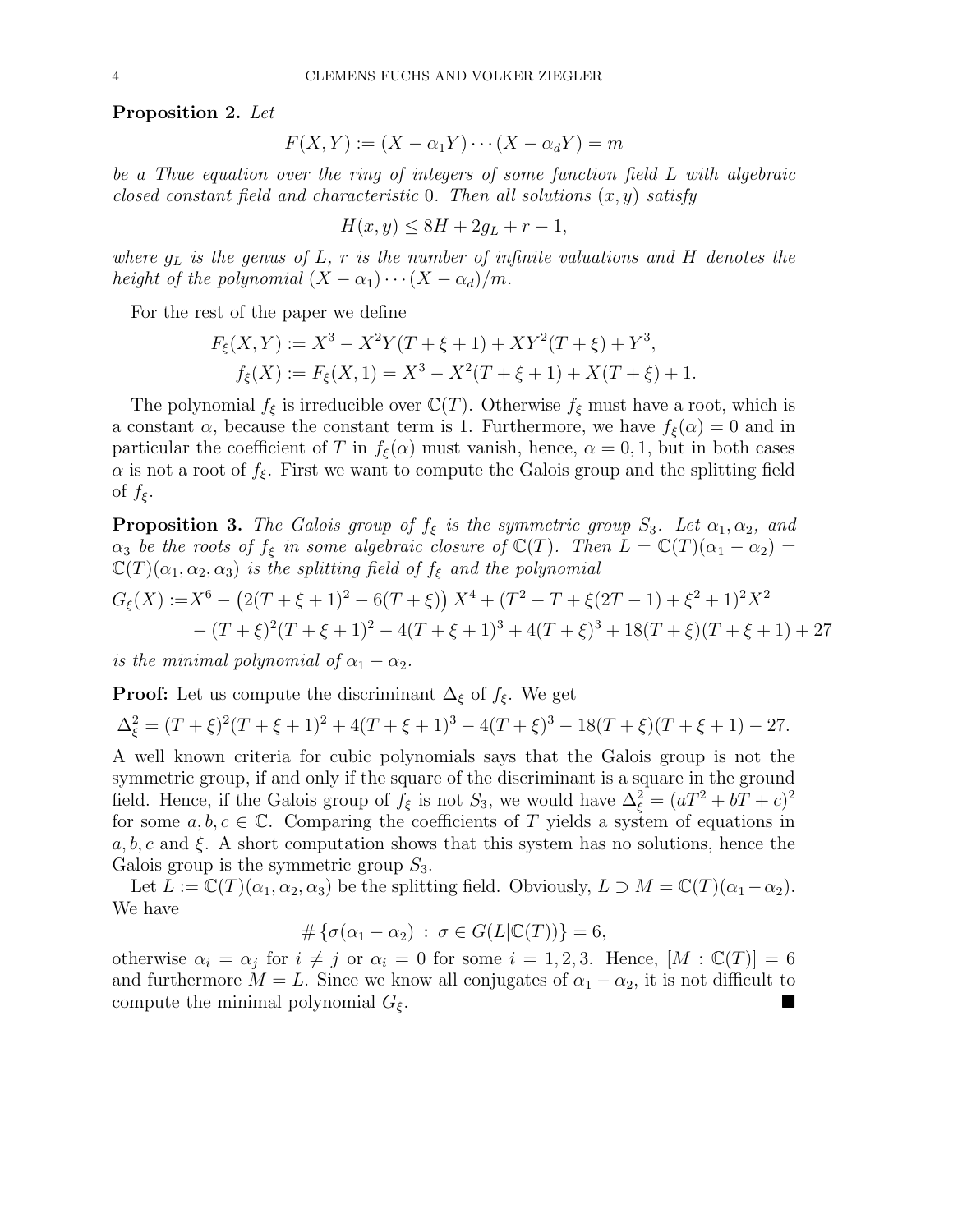### 3. Ramification

The aim of this section is to compute which places are ramified in  $L/\mathbb{C}(T)$  and furthermore to compute the genus  $g_L$  of L, where  $L = \mathbb{C}(T)(\alpha_1, \alpha_2, \alpha_3)$  is the splitting field of  $f_{\xi}$ . From this we obtain a first upper bound for the degree of solutions  $(x, y)$ to (1). In a first step we determine which places are ramified in  $K := \mathbb{C}(T)(\alpha_1)$ . Note that since  $\mathbb C$  is algebraically closed all discrete valuation rings with quotient field  $\mathbb C(T)$ are isomorphic to  $O_a := \{f(T)/g(T) : f(T), g(T) \in \mathbb{C}[T], g(a) \neq 0\}$  for some  $a \in \mathbb{C}$ or  $O_{\infty} := \{f(T)/g(T) : f(T), g(T) \in \mathbb{C}[T], \deg f \leq \deg g\}.$  Valuations corresponding to  $O_a$  are denoted by  $v_a$  (finite valuations) and the valuation corresponding to  $O_\infty$  is denoted by  $v_{\infty}$  (infinite valuation).

**Lemma 1.** Let  $K = \mathbb{C}(T)(\alpha_1)$ . The only places that are ramified in K correspond to valuations  $v_a$  with  $a \in \mathcal{R} \subset \mathbb{C} \cup \{\infty\}$  and

$$
\mathcal{R} = \left\{ \frac{1}{2} \left( -1 + i^n \sqrt{(-1)^n 13 + 16\sqrt{2}} - 2\xi \right) : 1 \le n \le 4 \right\}.
$$

**Proof:** Assume K is not ramified at valuations that lie over  $v_a$  and  $a \neq \infty$ . By Puiseux's Theorem [2, 9] there exists a formal Power series

$$
\alpha(T) := \sum_{n=0}^{\infty} a_n (T - a)^n
$$

such that  $f_{\xi}(\alpha(T)) = 0$ . On the other hand we know given an equation  $f(X,T) = 0$ with f holomorphic and  $\frac{\partial f}{\partial x}\big|_{T=a} \neq 0$ , then there exists a holomorphic function  $X(T) = \sum_{n=0}^{\infty} a_n (T-a)^n$  in an open neighborhood  $U \subset \mathbb{C}$  of a, such that  $f(X(T), T) = 0$ . We conclude that ramification over  $v_a$  may only occur if

$$
\frac{\partial f_{\xi}}{\partial X}\Big|_{T=a} = 3X^2 - 2X(a+\xi+1) + (a+\xi) = 0 \text{ and}
$$
  

$$
f_{\xi}(X)\Big|_{T=a} = X^3 - X^2(a+\xi+1) + X(a+\xi) + 1 = 0.
$$

Eliminating X from these equations and solving for a yields  $a \in \mathcal{R}$ . Computing the Puiseux expansion of  $f_{\xi}$  at some  $a \in \mathcal{R}$  we see that one valuation is ramified with index 2 and one valuation is unramified.

We are left to prove that  $v_{\infty}$  is unramified in K. Since  $\frac{1}{T}f_{\xi}(X)$  is "holomorphic at  $T = \infty$ " we may substitute T by  $1/T$  and obtain a new function

$$
\tilde{f}_{\xi}(X) = TX^3 - X^2(T(\xi + 1) + 1) + X(\xi T + 1) + T
$$

that is holomorphic in  $X$  and  $T$ . From basic calculus we know that there exists a Laurent series  $\alpha(T) = \sum_{n=-1}^{\infty} a_n T^{-n}$  with  $f_{\xi}(\alpha(T)) = 0$  if  $\frac{\partial \tilde{f}_{\xi}}{\partial X}\Big|_{T=0} \neq 0$ . Hence we have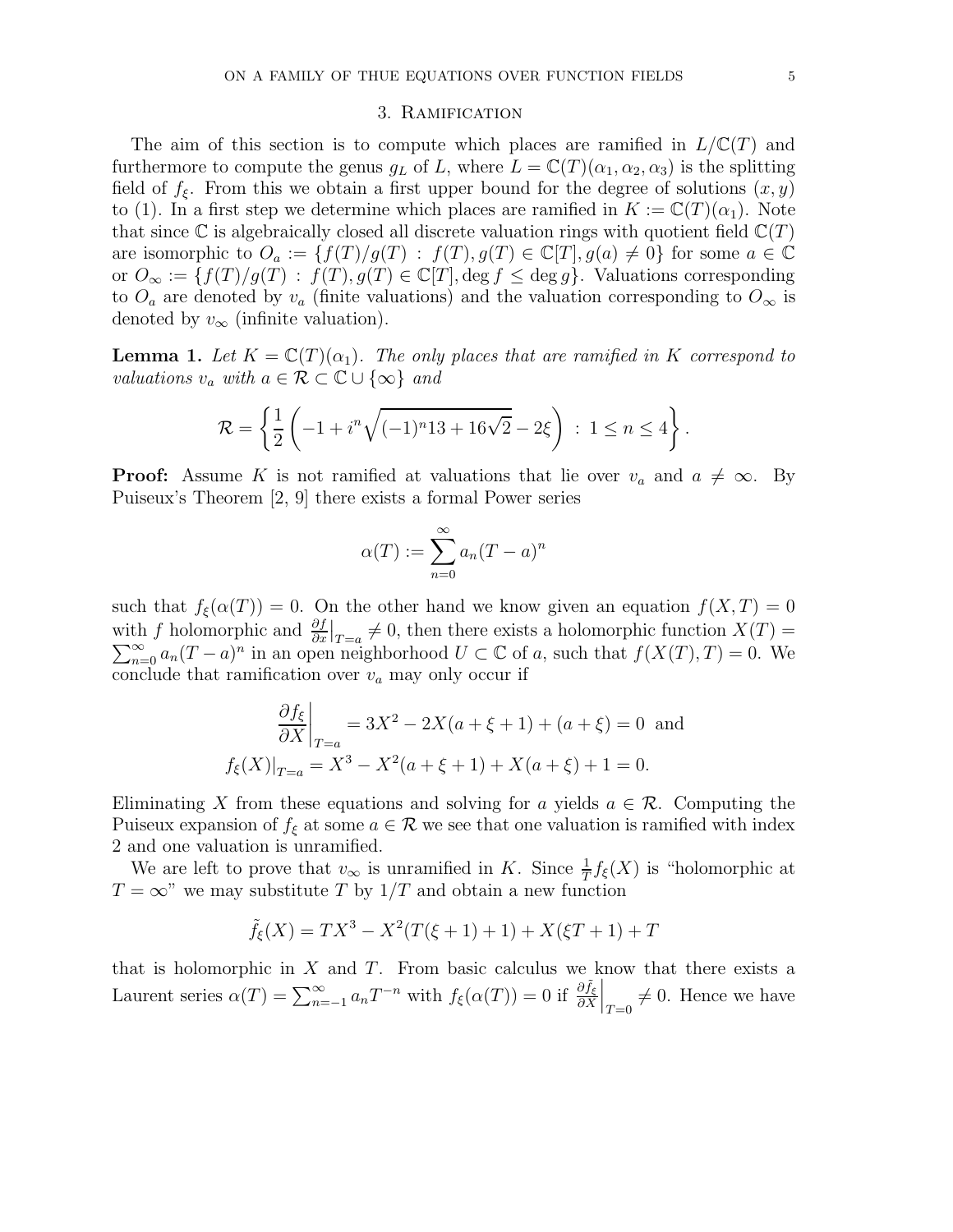to prove the impossibility of

$$
\frac{\partial \tilde{f}_{\xi}}{\partial X}\Big|_{T=0} = -2X + 1 = 0 \text{ and simultaneously}
$$

$$
\tilde{f}_{\xi}(X)\Big|_{T=0} = -X^2 + X = 0.
$$

Hence the valuation  $v_{\infty}$  is not ramified.

Now we consider the function field L. Recall that we defined  $L = \mathbb{C}(T)(\alpha_1, \alpha_2, \alpha_3)$ to be the splitting field of  $f_{\xi}(X)$ .

**Proposition 4.** The only places that are ramified in L correspond to valuations  $v_a$ with  $a \in \mathcal{R} \subset \mathbb{C} \cup \{\infty\}$  and

$$
\mathcal{R} = \left\{ \frac{1}{2} \left( -1 + i^n \sqrt{(-1)^n 13 + 16\sqrt{2}} - 2\xi \right) : 1 \le n \le 4 \right\}.
$$

There are exactly three valuations lying above  $v_a$  with ramification index 2 for each  $a \in \mathcal{R}$ . Furthermore  $g_L = 1$ , where  $g_L$  denotes the genus of the function field L.

**Proof:** Since  $L/K$  is a Galois extension the statement concerning the ramification index is obvious from Lemma 1. With similar arguments as in the proof of Lemma 1 we see that there does not occur any further ramification. In order to compute the genus we recall the Hurwitz-Formula [15, Theorem 7.16, page 90]. Let  $L/K$  be a finite, geometric extension of function fields of characteristic 0 and let  $g_K$  and  $g_L$  be the genus of  $K$  and  $L$ , respectively, then

$$
2g_L - 2 = [L:K](2g_K - 2) + \sum_{w \in M_L} e_w,
$$
\n(2)

where  $M_L$  is the set of valuations of L and  $e_w$  denotes the ramification index of w in the extension  $L/K$ . If we put  $K = \mathbb{C}(T)$ , then  $g_L = 1$  is computed from (2).

We are now able to prove a first bound for the degrees of solutions  $X$  and  $Y$  to (1).

**Corollary 2.** Let  $(x, y)$  be a solution to (1) with  $\xi \neq 0$ , then max(deg x, deg y)  $\leq 17$ and if  $\xi = 0$  we have max(deg x, deg y)  $\leq 9$ .

**Proof:** We have to make our computations in  $L$ , since in this function field the Thue equation (1) splits and we want to use Proposition 2. From Proposition 4 we know  $r = 6$  and  $g_L = 1$ . Suppose first  $\xi \neq 0$ . One computes

$$
H = \max\left(H\left(\frac{1}{-\xi T^2 + \xi T - 1}\right), H\left(\frac{T + \xi + 1}{-\xi T^2 + \xi T - 1}\right), H\left(\frac{T + \xi}{-\xi T^2 + \xi T - 1}\right)\right) = 12.
$$

Proposition 2 yields now max $(H(x), H(y)) \leq 103$ . Notice that we assume  $x, y \in \mathbb{C}[T]$ , hence deg  $x = 6H(x)$  and deg  $y = 6H(y)$ , so we have proved the corollary in the case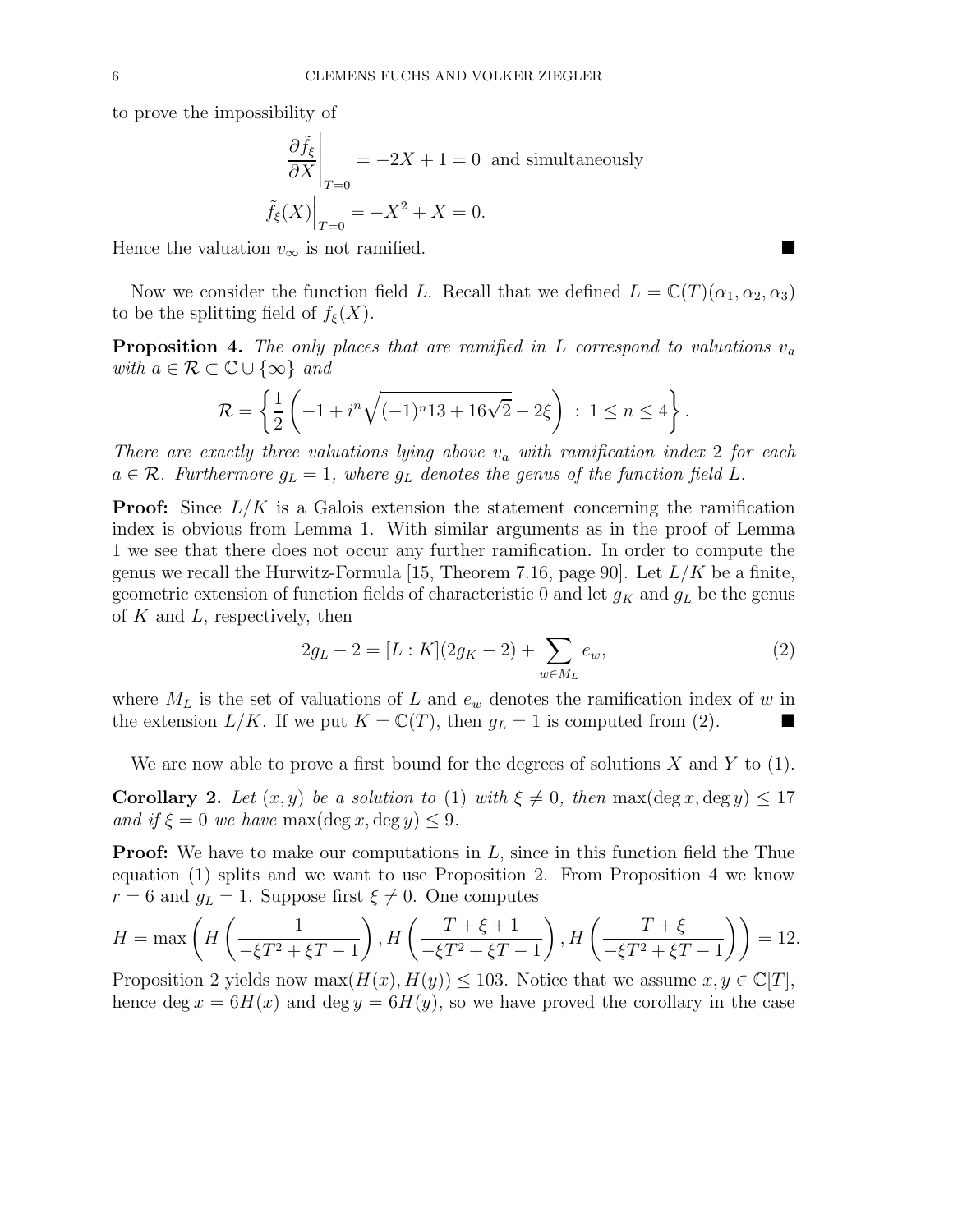$\xi \neq 0$ . If  $\xi = 0$  we similarly compute  $H = 6$ , hence  $\max(H(x), H(y)) \le 55$ , respectively,  $\lim_{x \to 0} f(\log x) \le 9$  $\max(\deg x, \deg y) \leq 9.$ 

### 4. Reduction of Height

From Corollary 2 one could try to compare coefficients and so deduce all solutions. However, the number of equations and unknowns is too large to do this efficiently and therefore, we first calculate a better lower bound for  $\deg x$  and  $\deg y$ . In order to achieve this we use the ABC-Theorem (Proposition 1) and the method of the proof of Mason for the finiteness of a single Thue equation over function fields instead of applying Mason's theorem (Proposition 2) at once. First we will fix some notations usually used in the number field case.

Let us consider the Thue equation

$$
F(X,Y) = m \tag{3}
$$

over the ring of integers  $\rho$  of some function field K. Let L be the splitting field of  $F(X, 1)$ , thus we have

$$
F(X,Y) = (X - \alpha_1 Y) \cdots (X - \alpha_d Y).
$$

Let  $(x, y) \in \mathfrak{o}^2$  be some solution to equation (3). We put for pairwise distinct indices  $i, j, l \in \{1, \ldots, d\}$ 

$$
\beta_i(x, y) = x - \alpha_i y, \n\gamma_{i,j,l}(x, y) = \beta_i(x, y)(\alpha_j - \alpha_l) = (x - \alpha_i y)(\alpha_j - \alpha_l).
$$

It is easy to check that

$$
\gamma_{i,j,l}(x,y) + \gamma_{j,l,i}(x,y) + \gamma_{l,i,j}(x,y) = 0.
$$
\n(4)

This identity is usually called Siegel's identity. Furthermore, the  $\beta$ 's are S-integers in the function field  $L$ . Moreover, we have from equation  $(3)$ 

$$
\beta_1 \cdots \beta_d = m. \tag{5}
$$

4.1. Preliminaries. Before we go on we pause for a moment to introduce another notation. Let  $M/\mathbb{C}(T)$  be a Galois extension of degree d,  $\alpha \in M$  and for each  $a \in$  $\mathbb{C}\cup\{\infty\}$  let us fix a d-tuple  $(w_1, \ldots, w_d)$  of valuations in M with  $w_i|v_a$  for  $i \in \{1, \ldots, d\}$ , where the valuations are used with multiplicity, i.e. a valuation with ramification index e is written down e times. Let us define

$$
(\cdot)_a: M \to \mathbb{Z}^d, \qquad f \mapsto (f)_a := (w_1(f), \ldots, w_d(f)).
$$

For every  $\sigma \in G(M|\mathbb{C}(T))$  there exists obviously a permutation  $\tau(\sigma) \in S_d$  such that

$$
(\sigma\alpha)_a = (w_{\tau(1)}(\alpha), \ldots, w_{\tau(d)}(\alpha))
$$

and furthermore  $T = {\tau(\sigma) : \sigma \in G(M|\mathbb{C}(T))}$  is a transitive subgroup of  $S_d$ . Let  $w|v_a$  have ramification index e and let  $f \in \mathbb{C}(T)$  with  $v_a(f) = m_a$ , then we have  $(f)_a = (em_a, \ldots, em_a)$ . Collecting these facts together we obtain: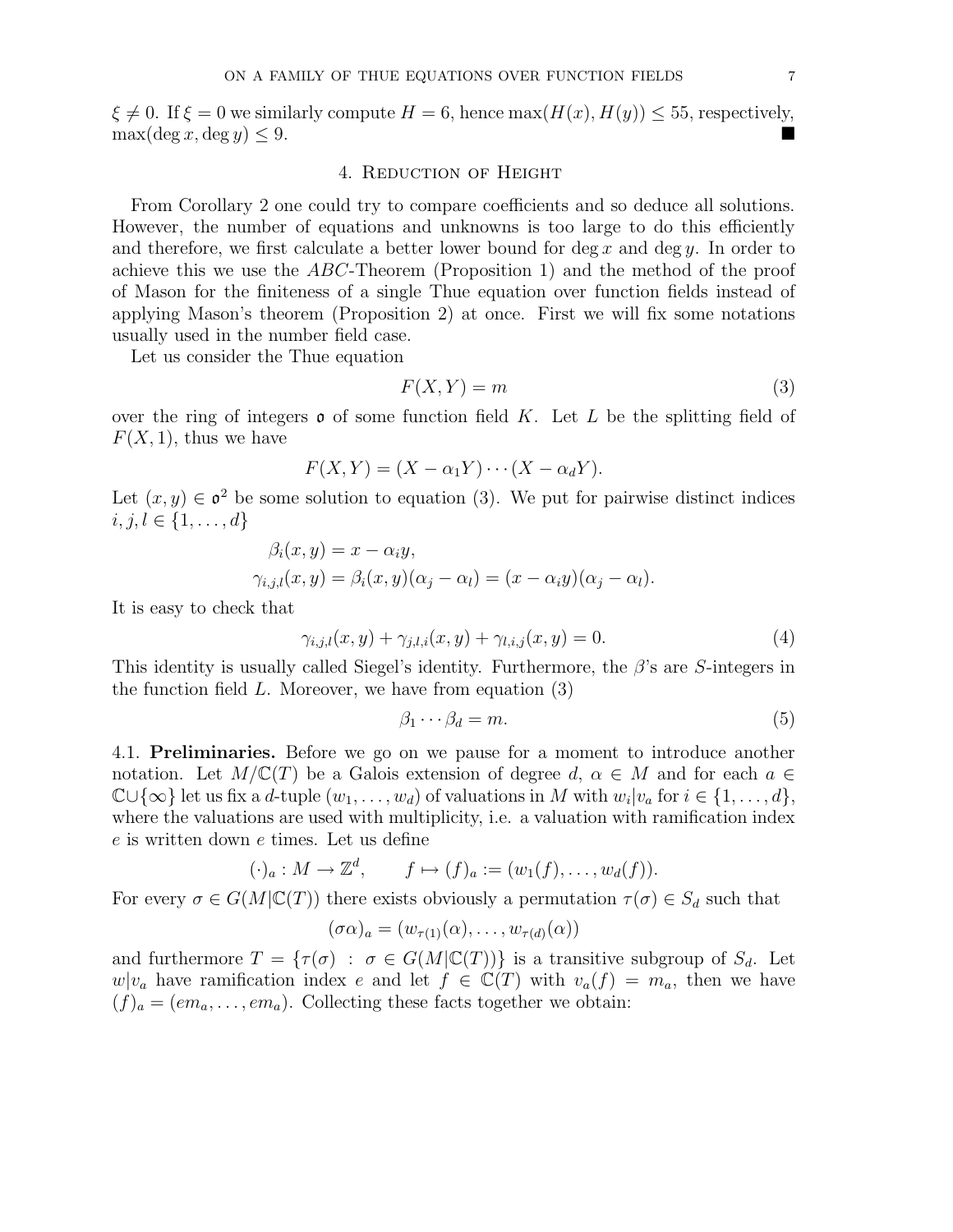**Lemma 2.** Let  $\alpha \in M$  be an integer in M and suppose there exists a conjugate  $\beta = \sigma \alpha$ , with some  $\sigma \in G(M/\mathbb{C}(T)) \setminus \{id\}$  such that there is a valuation  $w \nmid v_{\infty}$  with  $w(\alpha) =$  $w(\beta) \neq 0$  and suppose that for the corresponding permutation  $\tau$  we have  $w_{\tau(1)} \neq w_1$ . Then the norm  $N(\alpha) = \prod_{i=1}^{d} \sigma_i \alpha$  has a non constant quadratic factor.

4.2. Calculation of the heights. Let us return to our problem. We assume from now on  $\xi \neq 0$ . In a first step we want to get a bound for  $H\left(\frac{\gamma_{1,2,3}}{\gamma_{2,3,1}}\right)$  $\gamma_{2,3,1}$ . Since

$$
\beta_1 \beta_2 \beta_3 = -\xi T^2 + \xi T + 1 = -\xi \left( T - \frac{\sqrt{\xi} + \sqrt{4 + \xi}}{2\sqrt{\xi}} \right) \left( T - \frac{\sqrt{\xi} - \sqrt{4 + \xi}}{2\sqrt{\xi}} \right)
$$

the  $\beta$ 's may only have non zero valuations at w if  $w|v_a$  or  $w|v_\infty$  with

$$
a \in \mathcal{B} := \left\{ \frac{\sqrt{\xi} + \sqrt{4 + \xi}}{2\sqrt{\xi}}, \frac{\sqrt{\xi} - \sqrt{4 + \xi}}{2\sqrt{\xi}} \right\}.
$$

Since the  $\alpha_{i,j} := \alpha_i - \alpha_j$  with distinct  $i, j \in \{1, 2, 3\}$  are roots of  $G_{\xi}$  the  $\alpha_{i,j}$  may only have non zero valuations at w if  $w|v_a$  or  $w|v_\infty$ , where a is a complex root of the constant term of  $G_{\xi}$ , i.e.  $a \in \mathcal{R}$ . We conclude that the  $\gamma's$  may only have non zero valuations at w lying above  $v_a$  with  $a \in \mathcal{R} \cup \mathcal{B} \cup \{\infty\}$ . By the considerations above and Proposition 4 there are exactly 30 such valuations. Let us consider Siegel's identity

$$
\gamma_{1,2,3} + \gamma_{2,3,1} + \gamma_{3,2,1} = 0
$$

and we obtain by Corollary 1 that  $H\left(\frac{\gamma_{1,2,3}}{\gamma_{2,3,1}}\right)$  $\gamma_{2,3,1}$  $\Big) \leq 30.$ 

Next, we want to compute an upper bound for  $H(\beta_1/\beta_2)$ . Therefore, we conclude from Lemma 2, that there is no finite valuation w, such that  $w(\alpha_{2,3}) = w(\alpha_{3,1}) \neq 0$ , otherwise the constant term of  $G_{\xi}$  would have a non constant quadratic factor. From the above considerations we further deduce that  $H(\alpha_{2,3}) = H(\alpha_{3,1}) = \frac{1}{6}H_G = 4$ , where  $H_G$  denotes the height of the constant term of  $G_{\xi}$ . Furthermore, we know that the  $\beta$ 's may only have positive finite valuations  $w|v_a$  if  $a \in \mathcal{B}$ . Let us denote by

$$
H_a(\alpha) := -\sum_{w \mid v_a} \min(0, w(\alpha)), \quad a \in \mathbb{C} \cup \{\infty\}
$$

the local height. Obviously, we have

$$
H(\alpha) = \sum_{a \in \mathbb{C} \cup \{\infty\}} H_a(\alpha). \tag{6}
$$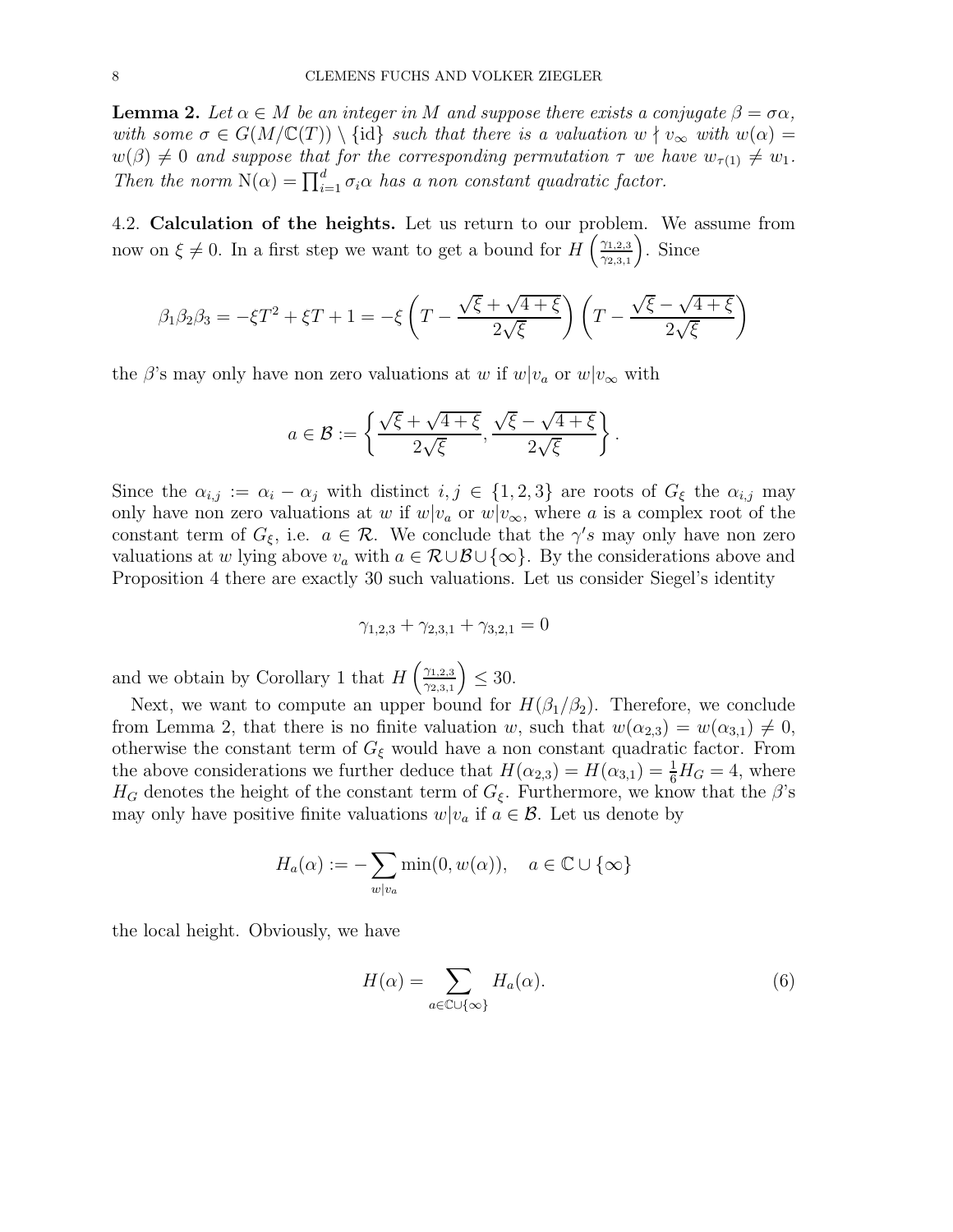From equation (6) one computes

$$
H\left(\frac{\gamma_{1,2,3}}{\gamma_{2,3,1}}\right) = \sum_{a \in \mathcal{R}} H_a \left(\frac{\alpha_{2,3}}{\alpha_{3,1}}\right) + \sum_{b \in \mathcal{B}} H_b \left(\frac{\beta_1}{\beta_2}\right) + H_\infty \left(\frac{\gamma_{1,2,3}}{\gamma_{2,3,1}}\right)
$$
  

$$
= 4 + \sum_{b \in \mathcal{B}} H_b \left(\frac{\beta_1}{\beta_2}\right) + H_\infty \left(\frac{\beta_1}{\beta_2} \cdot \frac{\alpha_{2,3}}{\alpha_{3,1}}\right)
$$
  

$$
\geq 4 + \sum_{b \in \mathcal{B}} H_b \left(\frac{\beta_1}{\beta_2}\right) + H_\infty \left(\frac{\beta_1}{\beta_2}\right) - H_\infty(\alpha_{3,1})
$$
  

$$
= H\left(\frac{\beta_1}{\beta_2}\right).
$$
 (7)

The second equation in (7) holds, since there is no finite valuation w such that  $w(\alpha_{2,3}) =$  $w(\alpha_{3,1}) \neq 0$  as remarked above. Inequality (7) yields now  $H(\beta_1/\beta_2) \leq 30$ .

Let us consider the valuation structure of  $\beta_1$ . Since  $\beta_1 \in K$  we have (after a suitable permutation of the 6-tuple of valuations defining  $(\cdot)_a$ )

$$
(\beta_1)_b = (1, 1, 0, 0, 0, 0)
$$
  
\n
$$
(\beta_2)_b = (0, 0, 1, 1, 0, 0)
$$
  
\n
$$
(\beta_3)_b = (0, 0, 0, 0, 1, 1)
$$
  
\n
$$
(\beta_4)_\infty = (-b_1, -b_1, -b_2, -b_3, -b_3)
$$
  
\n
$$
(\beta_2)_b = (0, 0, 1, 1, 0, 0)
$$
  
\n
$$
(\beta_3)_\infty = (-b_2, -b_2, -b_3, -b_1, -b_1)
$$
  
\n
$$
(\beta_1/\beta_2)_b = (1, 1, -1 - 1, 0, 0)
$$
  
\n
$$
(\beta_1/\beta_2)_\infty = (b_3 - b_1, b_3 - b_1, b_1 - b_2, b_1 - b_2, b_2 - b_3, b_2 - b_3)
$$

where  $b \in \mathcal{B}$  and  $b_1 \geq b_2 \geq b_3$ . Since the sum over all valuations must be zero we have  $b_3 \le 0$ ,  $b_1 \ge 1$  and  $b_1 + b_2 + b_3 = 1$ . From  $H(\beta_1/\beta_2) = 2 + 2(b_1 - b_3) \le 30$  we deduce  $14 \geq b_1 - b_3$ . This yields

$$
H(\beta_1) = 2 \cdot \max(b_1, b_1 + b_2) \le 2 \cdot \max(14 + b_3, 14 - b_1 + 1) \le 28. \tag{8}
$$

Next, we want to prove that  $H(\alpha_1) = 2$ . Since the constant term of  $f_{\xi}$  is 1, it is clear that  $\alpha_1$  is a unit in K, respectively in L, hence  $\alpha_1$  has only non zero valuations at  $w|v_{\infty}$ . We may assume

$$
(\alpha_1)_{\infty} = (a_1, a_1, a_2, a_2, a_3, a_3),
$$

with  $a_1 \ge a_2 \ge a_3$  and since  $H(\alpha_1) = H(\alpha_1^{-1})$  we may further assume  $a_1, a_2 \ge 0$ . This yields

$$
6 = H(T + \xi + 1) = H(\alpha_1 + \alpha_2 + \alpha_3) = 6 \cdot \min(a_1, a_2, a_3) = 3H(\alpha_1),
$$

hence  $H(\alpha_1) = 2$ . Another unit is given by  $\alpha_1 - 1$ , since  $\alpha_1(\alpha_1 - 1)(\alpha_1 - (T + \xi)) = 1$ . Because of  $\alpha_1, \alpha_1 - 1 \in K$ , hence  $2|H(\alpha_1 - 1), H(\alpha_1) + H(1) \ge H(\alpha_1 - 1)$  and  $\alpha_1 - 1$ is not a constant, we conclude  $H(\alpha_1 - 1) = 2$ . This yields  $H_K(\alpha_1) = H_K(\alpha_1 - 1) = 1$ , where  $H_K$  denotes the height associated to K. Since  $\alpha_1 \neq c(\alpha_1 - 1)$  for any  $c \in \mathbb{C}$ , we have proved that  $\alpha_1$  and  $\alpha_1 - 1$  generate the unit group of K factored by  $\mathbb{C}^{\times}$ .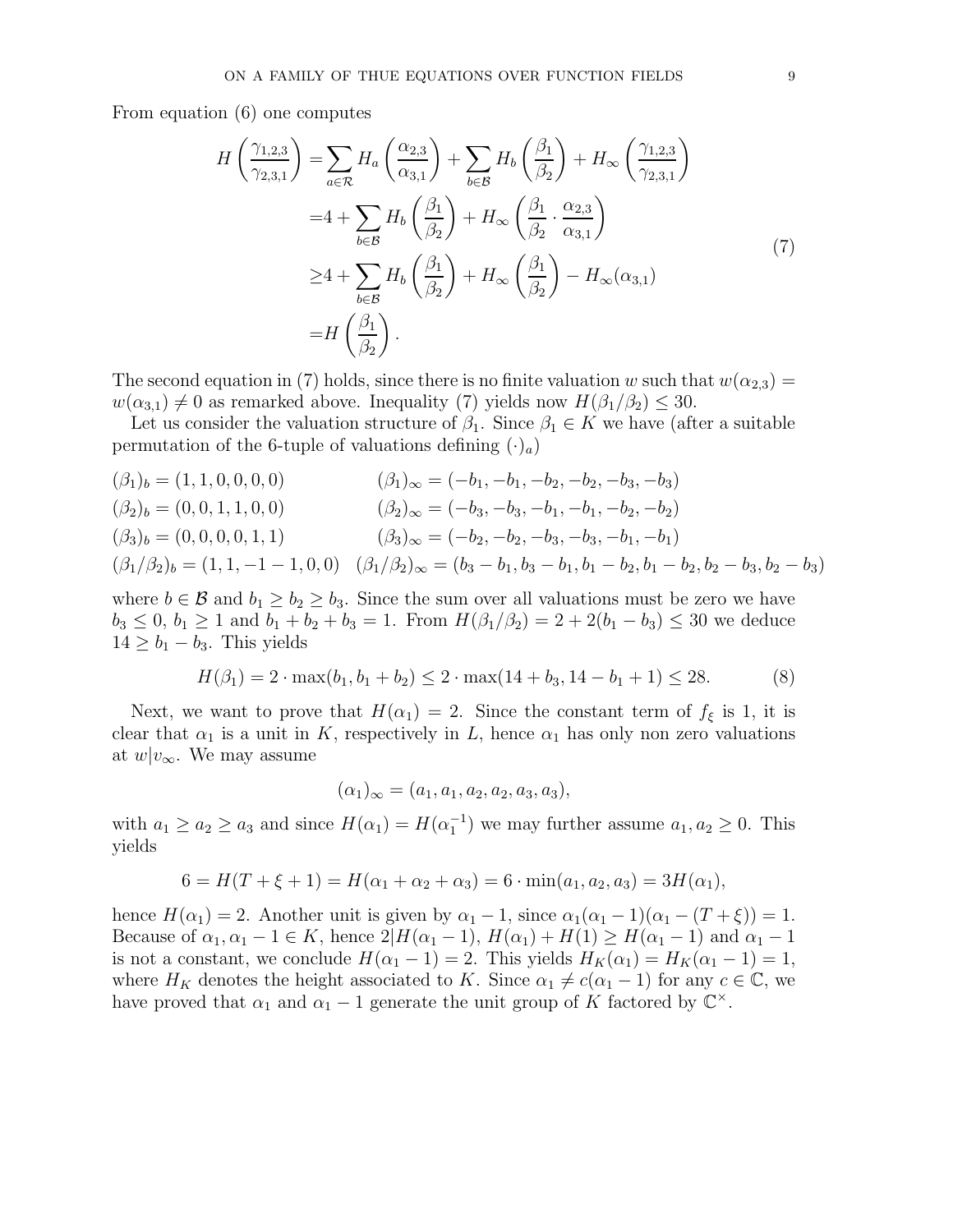Let  $\tilde{\beta} \in K$  such that  $H(\tilde{\beta}) = 4$  and after a suitable permutation of valuations

$$
(\tilde{\beta})_b = (1, 1, 0, 0, 0, 0), \quad (b \in \mathcal{B}),
$$
  
\n
$$
(\tilde{\beta})_{\infty} = (0, 0, -2, -2, 0, 0),
$$
  
\n
$$
(\alpha_1)_{\infty} = (1, 1, -1, -1, 0, 0).
$$

Then all  $\beta_1$ 's that might yield solutions to (1) are of the form  $\tilde{\beta} \alpha_1^{a_1}$  $_{1}^{a_{1}}(\alpha_{1}-1)^{a_{2}}$  with  $|a_1 + a_2|, |a_1|, |a_2| \leq 16$ . We want to construct  $\tilde{\beta}$ . Therefore let us set  $\tilde{\beta}_1 := \tilde{\beta}, \tilde{\beta}_2$  and  $\tilde{\beta}_3$  the conjugates of  $\tilde{\beta}$ . We have

$$
\tilde{\beta}_i = h_0 + h_1 \alpha_i + h_2 \alpha_i^2 \quad (1 \le i \le 3),
$$
\n(9)

with  $h_0, h_1, h_2 \in \mathbb{C}(T)$ . Solving this linear system by Cramer's rule one obtains

$$
h_0 \delta_{\xi}^2 = \delta_{\xi} \left( \tilde{\beta}_1 \alpha_2 \alpha_3 (\alpha_3 - \alpha_2) + \tilde{\beta}_2 \alpha_3 \alpha_1 (\alpha_1 - \alpha_3) + \tilde{\beta}_3 \alpha_1 \alpha_2 (\alpha_2 - \alpha_1) \right),
$$
  
\n
$$
h_1 \delta_{\xi}^2 = \delta_{\xi} \left( \tilde{\beta}_1 (\alpha_2 + \alpha_3) (\alpha_2 - \alpha_3) + \tilde{\beta}_2 (\alpha_3 + \alpha_1) (\alpha_3 - \alpha_1) + \tilde{\beta}_3 (\alpha_1 + \alpha_2) (\alpha_1 - \alpha_2) \right),
$$
  
\n
$$
h_2 \delta_{\xi}^2 = \delta_{\xi} \left( \tilde{\beta}_1 (\alpha_3 - \alpha_2) + \tilde{\beta}_2 (\alpha_1 - \alpha_3) + \tilde{\beta}_3 (\alpha_2 - \alpha_1) \right),
$$
  
\n(10)

where

$$
\delta_{\xi} = \det(\alpha_j^{i-1})_{1 \le i,j \le 3} = (\alpha_1 - \alpha_2)(\alpha_2 - \alpha_3)(\alpha_3 - \alpha_1)
$$

is the discriminant of  $f_{\xi}$ . On the right side of (10) only integers in L occur, hence  $h_i \delta_{\xi}^2 \in \mathbb{C}[T]$  with  $i = 1, 2, 3$ . Furthermore, some analysis on the infinite valuations yields deg  $h_i \delta_{\xi}^2 \leq 4$ . This is done by computing each infinite valuation on the right side of (10) using the facts

$$
v(\alpha \beta) = v(\alpha) + v(\beta),
$$
  
\n
$$
v(\alpha + \beta) = v(\alpha),
$$
 if  $v(\alpha) < v(\beta),$   
\n
$$
v(\alpha + \beta) \ge v(\alpha),
$$
 if  $v(\alpha) = v(\beta).$ 

Further analysis yields

$$
h_2 \delta_{\xi}^2 \alpha_1^{a_1} (\alpha_1 - 1)^{a_2} = \delta_{\xi} (x((\alpha_3 - \alpha_2) + (\alpha_1 - \alpha_3) + (\alpha_2 - \alpha_1)) -y(\alpha_1(\alpha_3 - \alpha_2) + \alpha_2(\alpha_1 - \alpha_3) + \alpha_3(\alpha_2 - \alpha_1))) = 0,
$$

hence  $h_2 = 0$ . Now, we have

$$
\delta_{\xi}^{2}x - \delta_{\xi}^{2}\alpha_{1}y = \delta_{\xi}^{2}\beta_{1} = \left(\sum_{i=0}^{4}\sum_{j=0}^{1}c_{i,j}T^{i}\alpha_{1}^{j}\right)\alpha_{1}^{a_{1}}(\alpha_{1}-1)^{a_{2}} = H_{0} + H_{1}\alpha_{1} + H_{2}\alpha_{1}^{2}, \quad (11)
$$

where  $c_{i,j} \in \mathbb{C}$  are not specified yet and  $H_i \in \mathbb{C}[T]$ ,  $i = 1, 2, 3$ . Obviously,  $H_2 = 0$  and  $\delta_{\xi}^2|H_0,H_1$ . By comparing coefficients we obtain for each admissible pair of exponents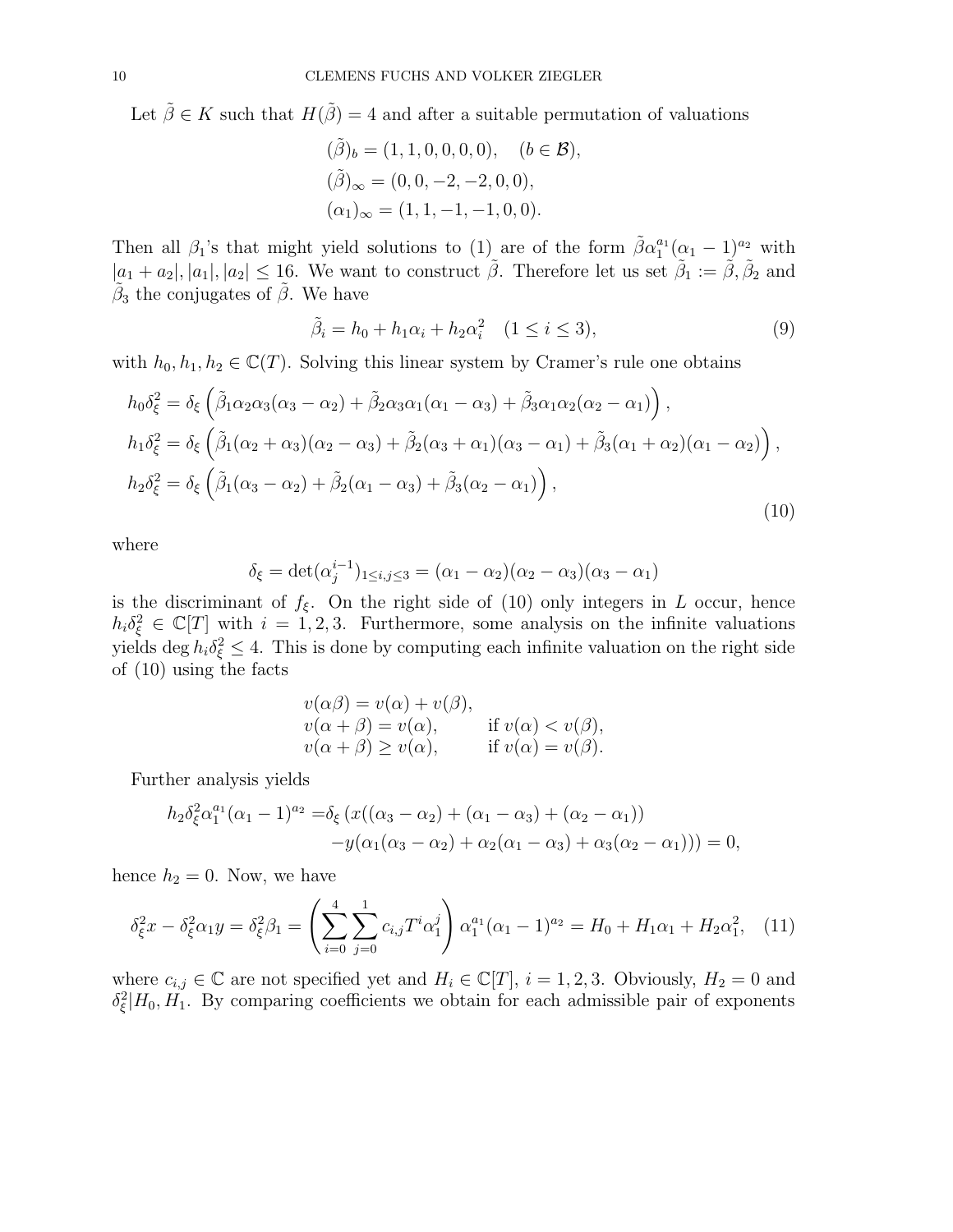$(a_1, a_2)$  a linear system with unknowns  $c_{i,j}$ . By solving each system we obtain that only if  $(a_1, a_2) \in \mathcal{E}$  with

$$
\mathcal{E} = \{(-2, 1), (-1, -2), (-1, -1), (-1, 0), (-1, 1), (-1, 2),(0, -1), (0, 0), (0, 1), (1, -1), (1, 0), (2, -1), (3, -2), (3, -1)\},\
$$

then the corresponding system has a non-trivial solution. Since a trivial solution yields  $\beta_1 = 0$ , which is a contradiction, the last result may be reformulated in the following way:

**Proposition 5.** We have  $H(\beta_1) \leq 10$ , i.e.  $H_K(\beta_1) \leq 5$ .

From this bound we find now a bound for the degree of solutions  $(x, y)$  to (1).

**Corollary 3.** Let  $(x, y)$  be a solution to (1) then  $\max{\deg(x), \deg(y)} \leq 2$ .

**Proof:** Since  $x, y \in \mathbb{C}[T]$  we have

$$
(x)_{\infty} = (\mathfrak{x}, \mathfrak{x}, \mathfrak{x}, \mathfrak{x}, \mathfrak{x}),(y)_{\infty} = (\mathfrak{y}, \mathfrak{y}, \mathfrak{y}, \mathfrak{y}, \mathfrak{y}, \mathfrak{y}),(y\alpha_1)_{\infty} = (\mathfrak{y} + 1, \mathfrak{y} + 1, \mathfrak{y} - 1, \mathfrak{y} - 1, \mathfrak{y}, \mathfrak{y}),
$$

with  $\mathfrak{x} = -\deg x, \mathfrak{y} = -\deg y \leq 0$ . In the computation of  $(\beta_1)_{\infty}$  we distinguish 5 cases.

$$
(\beta_1)_{\infty} \geq \begin{cases} (r, r, r, r, r, r) & \text{if } r < \eta - 1, \\ (r, r, \infty, \infty, r, r) & \text{if } r = \eta - 1, \\ (r, r, \eta - 1, \eta - 1, \infty, \infty) & \text{if } r = \eta, \\ (\infty, \infty, \eta - 1, \eta - 1, \eta, \eta) & \text{if } r = \eta + 1, \\ (\eta + 1, \eta + 1, \eta - 1, \eta - 1, \eta, \eta) & \text{if } r > \eta + 1, \end{cases}
$$

where  $\geq$  is considered componentwise. From the fact that  $\beta_1$  is an integer and hence  $10 \geq H(\beta_1) = H_\infty(\beta_1)$  and taking into account that  $\mathfrak{x}, \mathfrak{y} \in \mathbb{Z}$ , we get the following bounds;

$$
\begin{array}{ll}\n\mathfrak{x} \geq -1, & \mathfrak{y} \geq 1, & \text{if } \mathfrak{x} < \mathfrak{y} - 1, \\
\mathfrak{x} \geq -2, & \mathfrak{y} \geq -1, & \text{if } \mathfrak{x} = \mathfrak{y} - 1, \\
\mathfrak{x} \geq -2, & \mathfrak{y} \geq -2, & \text{if } \mathfrak{x} = \mathfrak{y}, \\
\mathfrak{x} \geq -1, & \mathfrak{y} \geq -2, & \text{if } \mathfrak{x} = \mathfrak{y} + 1, \\
\mathfrak{x} \geq 1, & \mathfrak{y} \geq -1, & \text{if } \mathfrak{x} > \mathfrak{y} + 1.\n\end{array}
$$

5. THE SPECIAL CASE  $\xi = 0$ 

By similar considerations as in Section 4 we want to solve the case  $\xi = 0$ . Using Mason's version of the ABC-Theorem (Corollary 1) we obtain  $H(\gamma_1/\gamma_2) \leq 18$ , since the  $\beta$ 's are units and have non-zero valuations only above  $v_{\infty}$ . The same computations as in Section 4 yield  $H(\beta_1) \leq 16$ . We further obtain

$$
x + \alpha_1 y = \beta_1 = \alpha_1^{a_1} (\alpha_1 - 1)^{a_2} = H_0 + \alpha_1 H_1 + \alpha_1^2 H_2,
$$

 $\blacksquare$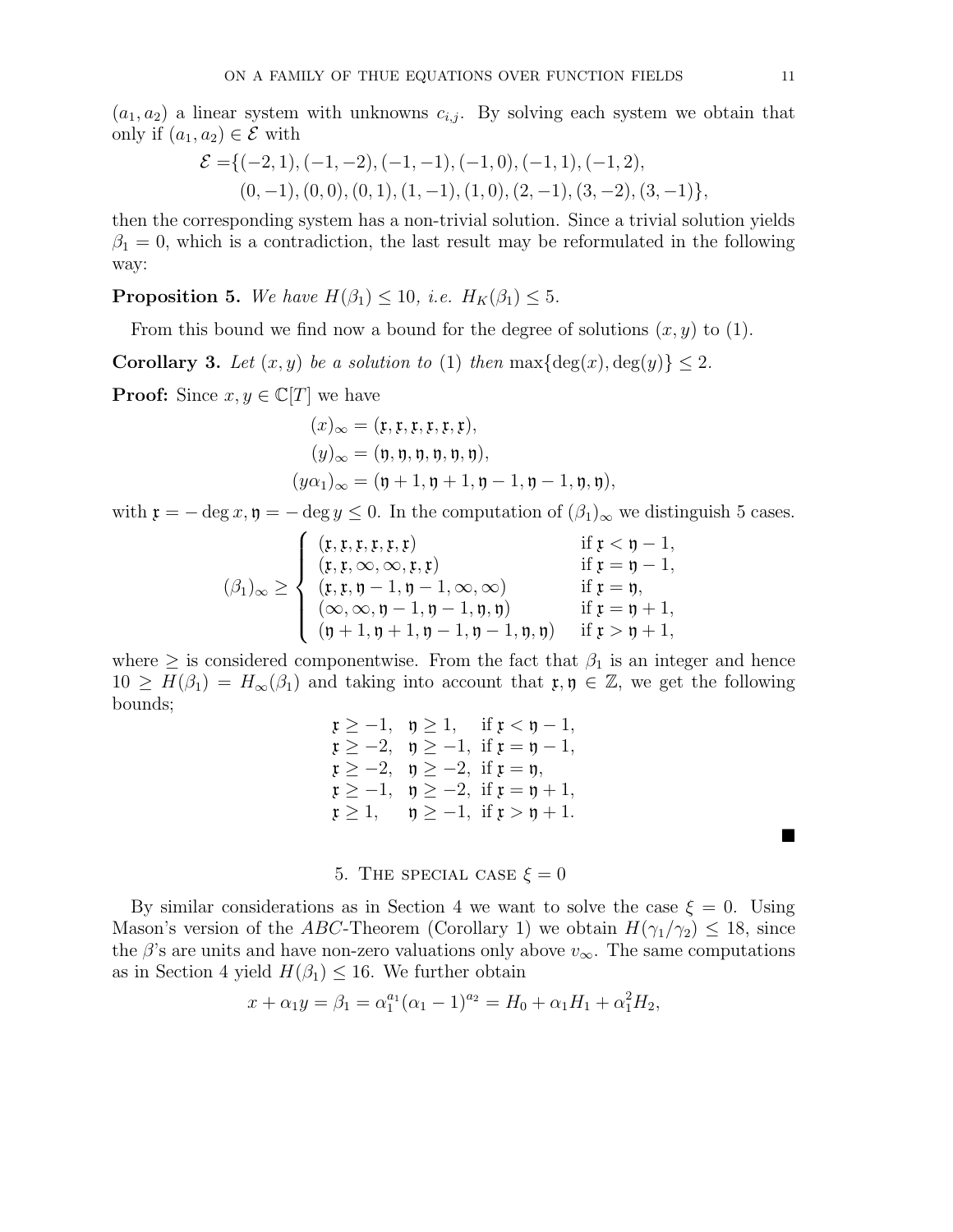with  $|a_1 + a_2|, |a_1|, |a_2| \leq 8$ . Obviously,  $H_2 = 0$ , but this only holds for exponents  $(a_1, a_2) \in \mathcal{E}'$  with

$$
\mathcal{E}' = \{(-1, -1), (0, 0), (0, 1), (1, 0), (3, -1)\}.
$$

The exponents  $(a_1, a_2) \in \mathcal{E}'$  determine  $\beta_1$  up to a constant factor, which is easily computed in each case, hence we have found all solutions in the case of  $\xi = 0$ .

#### 6. Proof of the main Theorem

Let  $(x, y)$  be a solution to (1). By Corollary 3 we may assume

$$
x = x_0 + x_1T + x_2T^2,
$$
  

$$
y = y_0 + y_1T + y_2T^2.
$$

Substituting this in (1) yields by comparing the coefficients of  $T^7$  the equation  $x_2y_2(x_2$  $y_2$ ) = 0, hence  $x_2 = 0$ ,  $y_2 = 0$  or  $x_2 = y_2$ . Let us assume max(deg x, deg y) = 2 then we have  $y_2 \neq 0, x_2 \neq 0$  and  $x_2 = y_2 \neq 0$ , respectively. Comparing the coefficients of lower powers of T we get the following table:

|                          | T D                                                        |                                                                             |                          |
|--------------------------|------------------------------------------------------------|-----------------------------------------------------------------------------|--------------------------|
| $x_2 = 0 \mid x_1 = y_2$ |                                                            | $x_0 = y_2(1+\xi) - y_1 \mid y_0 = y_1(\xi+1) - (\xi+1)^2 y_2 \mid y_2 = 0$ |                          |
| $y_2 = 0 \mid x_2 = y_1$ | $x_1 = x_2 + y_0$                                          | $x_0 = \xi y_0$                                                             | $x_2 = 0$                |
|                          | $ y_2 = x_2   x_1 = y_2 + y_1   x_0 = y_0 + y_1 - \xi x_2$ | $y_0 = \xi y_1 - \xi^2 x_2 - 2x_2$                                          | $y_1 = 2\xi x_2 + x_2/2$ |

The first two cases yield contradictions. Comparing further coefficients in the case  $y_2 = x_2$  we obtain  $9x_2^3/2 = -\xi$  and  $-\xi - 2\xi^2 = \xi$ , hence  $\xi = 0, -1$ . Substituting in the constant term yields  $1 = 0, -55/36$ , hence in both cases a contradiction.

So we may assume  $x$  and  $y$  are linear, i.e.

$$
x = x_0 + x_1T
$$
,  $y = y_0 + y_1T$ .

Comparing the coefficient of  $T^4$  now yields  $x_1y_1(x_1 - y_1) = 0$ , this is  $x_1 = 0, y_1 = 0$  or  $x_1 = y_1$ . By assuming max(deg x, deg y) = 1 we have  $y_1 \neq 0, x_1 \neq 0$  and  $x_1 = y_1 \neq 0$ , respectively. Solving the equations that occur by comparing coefficients of lower powers of T, we obtain following table by successive elimination of unknowns:

| $x_1 = 0$ | $x_0 = -y_1$                                                              | $\zeta y_1 + y_1$<br>$y_0 =$ | $=\frac{2y_1^3}{1-y_1^3}$                                      |                               |                                |
|-----------|---------------------------------------------------------------------------|------------------------------|----------------------------------------------------------------|-------------------------------|--------------------------------|
| $y_1=0$   | $x_1 = y_0$                                                               | $\xi y_0^3 - \xi$<br>$x_0 =$ | $y_0^3 = 1$                                                    |                               |                                |
|           |                                                                           |                              | $\xi = 1$                                                      | $v_1^3 = 1$                   |                                |
|           | $x_1 = y_1 \mid x_0 = y_0 + y_1 \mid y_0 = \frac{\xi y_1^3 - \xi}{y_1^2}$ |                              | $\xi = \frac{-y_1^3 + y_1^3 \sqrt{-3 + 4y_1^3}}{2(y_1^3 - 1)}$ |                               | $y_1^3 \neq 1   y_1^3 = \pm i$ |
|           |                                                                           |                              | $\mathcal{E} = \frac{-y_1^3 - y_1^3 \sqrt{-3 + 4y_1^3}}{2}$    | $y_1^3 \neq 1 \mid y_1^3 = 1$ |                                |

We have either a contradiction or a solution, which is listed in Theorem 1.